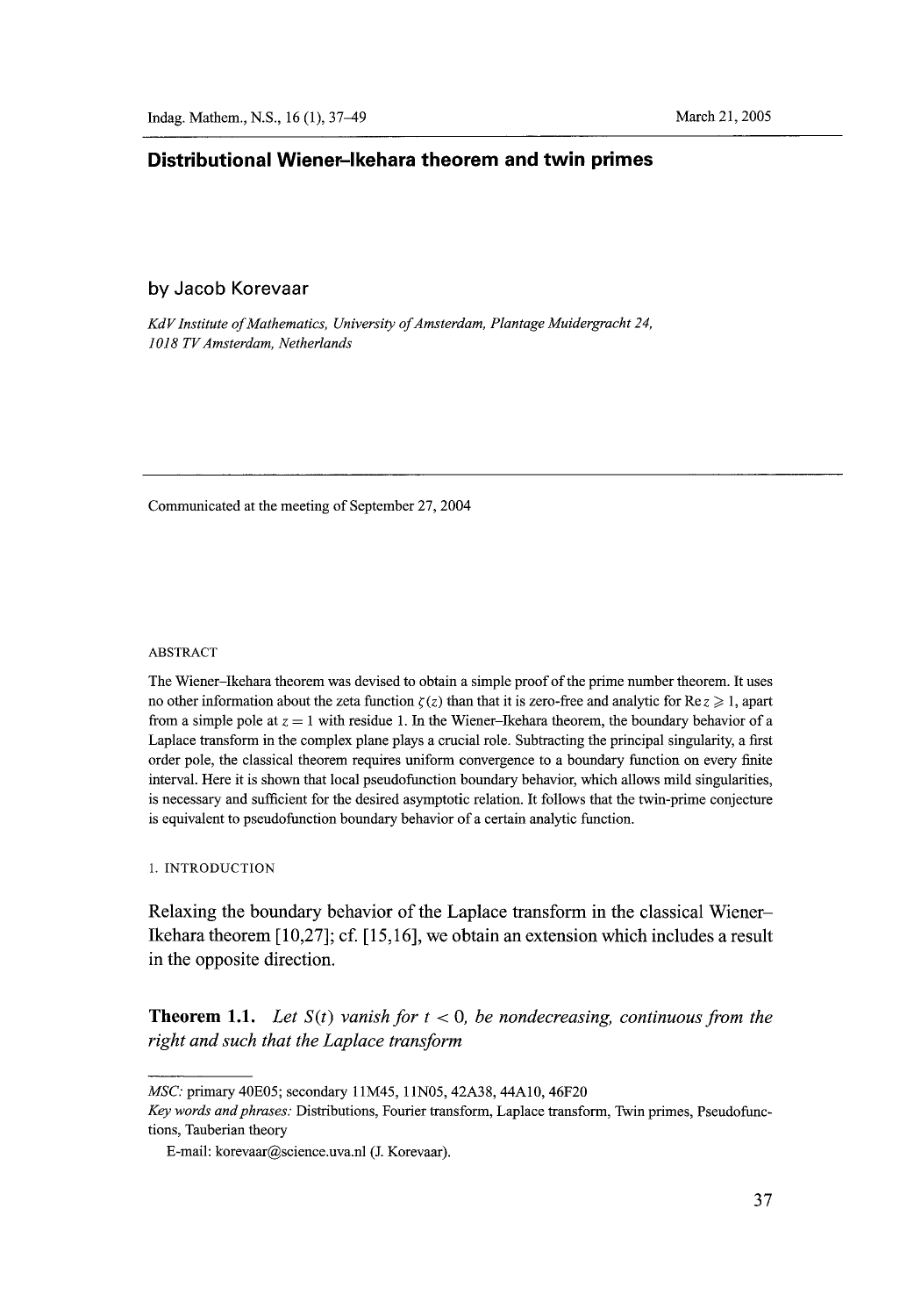(1.1) 
$$
f(z) = \mathcal{L}S(z) = \int_{0}^{\infty} S(t)e^{-zt} dt = \frac{1}{z} \int_{0-}^{\infty} e^{-zt} dS(t)
$$

$$
= \frac{1}{z} \mathcal{L} dS(z), \quad z = x + iy,
$$

*exists for*  $\text{Re } z = x > 1$ *. For some constant A, let g(z) denote the analytic function given by* 

(1.2) 
$$
g(x + iy) = f(x + iy) - \frac{A}{x + iy - 1}, \quad x > 1.
$$

- (i) *Suppose that*  $g(x + iy)$  *has a distributional limit*  $g(1 + iy)$  *as*  $x \searrow 1$ *, which on every finite interval*  $\{-\mu < y < \mu\}$  *coincides with a pseudofunction*  $g_{\mu}(1 + iy)$ *. Then* 
	- $(1.3)$   $e^{-t}S(t) \rightarrow A$  as  $t \rightarrow \infty$ .
- (ii) *Conversely, the limit relation* (1.3) *implies that*  $g(x + iy)$  *converges distributionally to a pseudofunction*  $g(1 + iy)$  *as x*  $\searrow$  1.

Locally uniform and local  $L^1$  convergence imply distributional convergence. A pseudofunction on  $\mathbb R$  is the distributional Fourier transform of a bounded function which tends to zero at  $\pm \infty$ . A continuous or integrable function  $g(1 + iy)$  on a compact interval  $\{-\lambda \leqslant y \leqslant \lambda\}$  can be extended to an integrable function on R, which is a special case of a pseudofunction.

The classical Wiener-Ikehara theorem dealt with  $f^*(z) = \mathcal{L} dS(z)$  and  $g^*(z) =$  $f^{*}(z) - A/(z - 1)$ , rather than f and g. The distinction is unimportant until one considers a converse. Wiener and Ikehara postulated that  $g^*(x + iy)$  extend analytically, or at least continuously, to the closed half-plane  $\{x \geq 1\}$ ; cf. [28, Theorem 16]. Their theorem represented an important breakthrough: in related results, Landau, and Hardy and Littlewood, had to impose growth conditions on  $g^*(x + iy)$  as  $y \to \pm \infty$ . For details, see [18, Section 66], [15,16].

The standard proofs for the Wiener-Ikehara theorem make use of the approximate identity given by the Fejér kernel for  $\mathbb R$ . The distributional case requires higher-order kernels.

### 2. FROM WIENER-IKEHARA TO PRIME NUMBER THEORY

Background material in number theory can be found in many books; classics are [18] and [7]. To obtain the PRIME NUMBER THEOREM (PNT) from Wiener-Ikehara, one takes  $S(t)$  equal to

$$
(2.1) \qquad S_1(t) = \psi(e^t) = \sum_{1 \leq n \leq e^t} \Lambda(n),
$$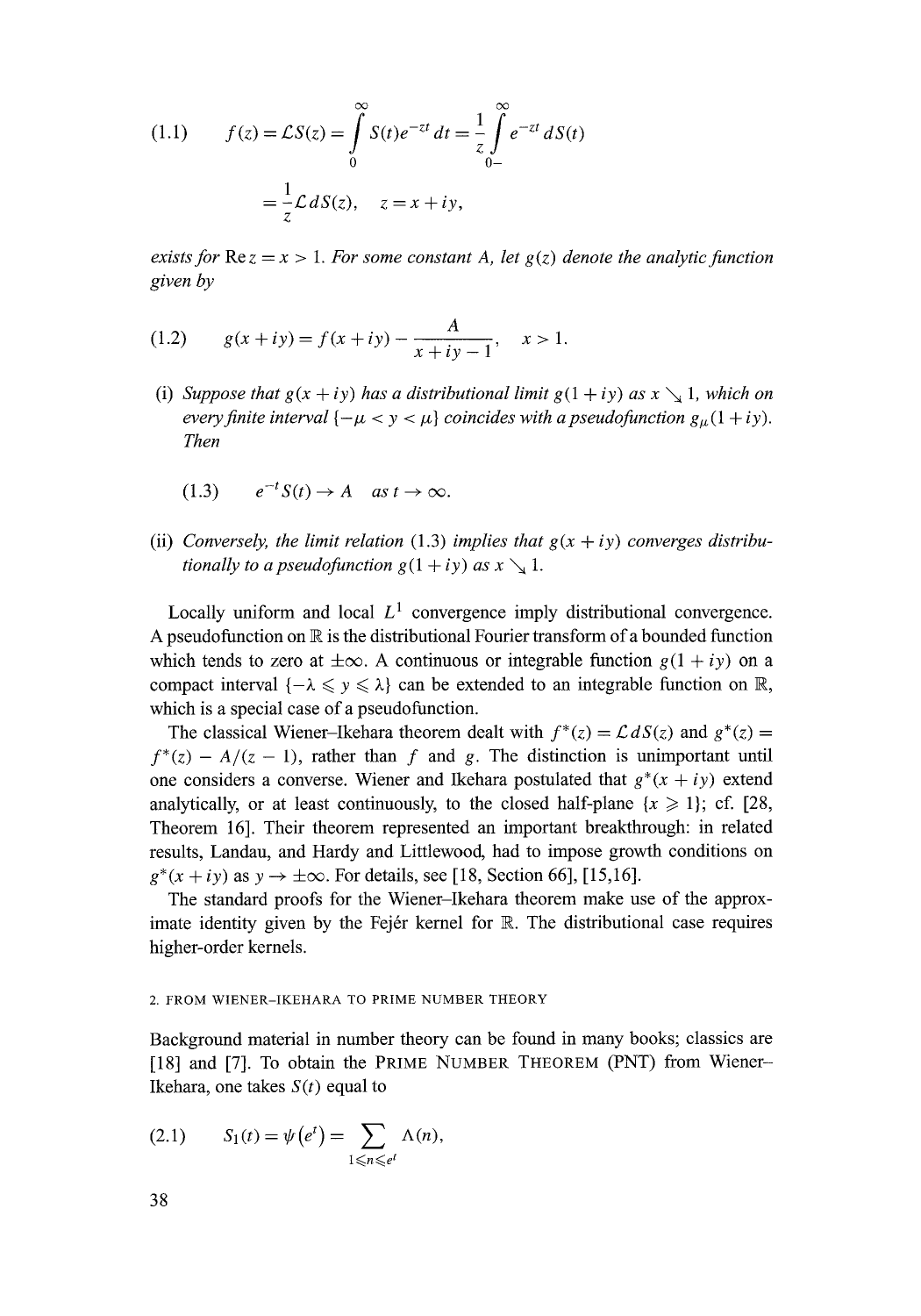where  $\psi(v) = \sum_{n \leq v} \Lambda(n)$  is Chebyshev's function. The symbol  $\Lambda(\cdot)$  stands for von Mangoldt's function,

(2.2) 
$$
\Lambda(n) = \begin{cases} 0 & \text{if } n = 1, \\ \log p & \text{if } n = p^{\alpha} \text{ with } p \text{ prime and } \alpha \ge 1, \\ 0 & \text{if } n \text{ has at least two different prime factors.} \end{cases}
$$

Always taking  $Re z > 1$ , one may use the Euler product for the zeta function,

$$
\zeta(z) = \sum_{n=1}^{\infty} \frac{1}{n^z} = \prod_{p \text{ prime}} \frac{1}{1 - p^{-z}},
$$

to obtain the generating function

$$
\sum_{n=1}^{\infty} \frac{\Lambda(n)}{n^z} = \sum_{p \text{ prime}} \frac{p^{-z} \log p}{1 - p^{-z}} = -\frac{d}{dz} \log \zeta(z).
$$

Writing  $f_1(z)$  for  $f(z)$  in the present case, one has

(2.3) 
$$
f_1(z) = \mathcal{L}S_1(z) = \frac{1}{z} \int_{0-}^{\infty} e^{-zt} d\psi(e^t) = \frac{1}{z} \sum_{n=1}^{\infty} \frac{\Lambda(n)}{n^z} = -\frac{\zeta'(z)}{z\zeta(z)}.
$$

The function  $f_1(z)$  is analytic for {Re  $z \ge 1$ }, except for a simple pole at the point  $z = 1$  with residue 1. Indeed,  $\zeta(z)$  is analytic and free of zeros for {Re $z \ge 1$ }, and has a simple pole at the point  $z = 1$  with residue 1. Thus by the (classical) Wiener-Ikehara theorem,

$$
S_1(t) \sim e^t
$$
 as  $t \to \infty$ ,  $\psi(v) = \sum_{p^{\alpha} \leq v} \log p \sim v$  as  $v \to \infty$ .

In the final summation, the powers  $p^{\alpha}$  with  $\alpha \geq 2$  may be omitted without affecting the asymptotic relation. Furthermore,  $\log p \approx \log v$  for 'most' primes  $p \leq v$ . One thus obtains the PNT:

(2.4) 
$$
\pi(v) = \sum_{p \leq v} 1 \sim \frac{v}{\log v} \quad \text{as } v \to \infty.
$$

Turning to *twin primes:* there is still no proof that there are infinitely many. However, there is ample numerical support for an even stronger statement: the TWIN-PRIME CONJECTURE (TPC) of Hardy and Littlewood [6, p. 42]; cf. [23-25]. Denoting the number of prime pairs  $(p, p+2)$  with  $p \leq v$  by  $\pi_2(v)$ , the TPC asserts that

$$
(2.5) \qquad \pi_2(v) \sim C_2 \frac{v}{\log^2 v} \quad \text{as } v \to \infty,
$$

39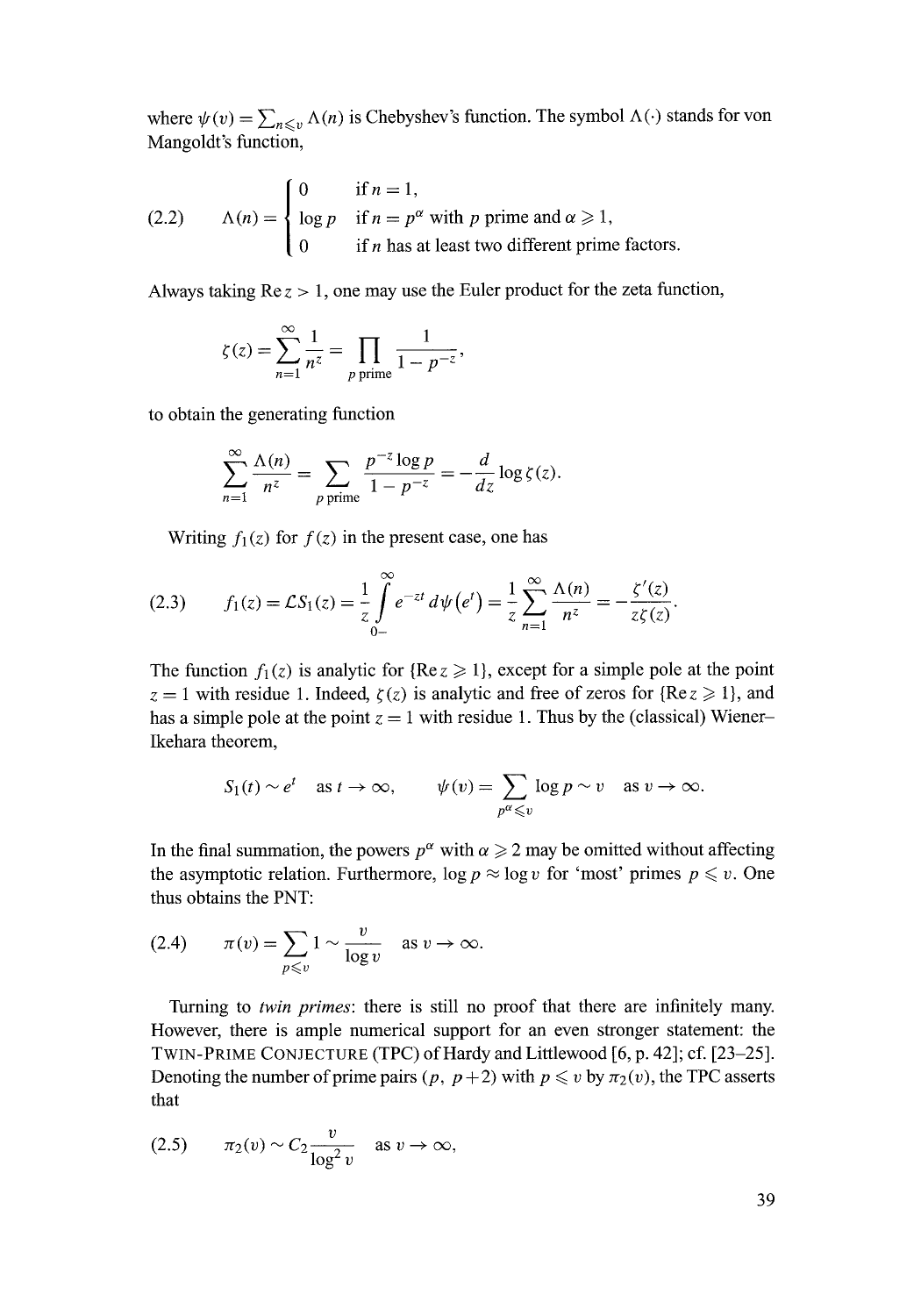or equivalently,

(2.6) 
$$
\sum_{p, p+2 \text{ prime}, p \leq v} \log p \cdot \log (p+2) \sim C_2 v.
$$

Here  $C_2 > 0$  is the so-called twin-prime constant,

$$
(2.7) \tC_2 = 2 \prod_{p>2} \left\{ 1 - \frac{1}{(p-1)^2} \right\}.
$$

A natural generating function associated with the twin-prime problem is the (adjusted) Dirichlet series

(2.8) 
$$
f_2(z) = \frac{1}{z} \sum_{n=1}^{\infty} \frac{\Lambda(n) \Lambda(n+2)}{n^z} \quad (\text{Re } z > 1).
$$

The TPC—see  $(2.6)$ —is equivalent to the relation

(2.9) 
$$
\psi_2(v) = \sum_{n \leq v} \Lambda(n) \Lambda(n+2) \sim C_2 v \text{ as } v \to \infty,
$$

because the contribution of the prime powers  $p^{\alpha}$  with  $\alpha \geq 2$  can again be neglected.

In a recent preprint, Arenstorf [2] made a serious effort to derive the TPC from a Wiener-Ikehara theorem. As of this writing, it is not clear whether the classical Wiener-Ikehara theorem, involving continuous boundary values, will be adequate. The distributional form might provide a more promising approach. Indeed, set

(2.10) 
$$
S_2(t) = \psi_2(e^t)
$$
, so that  $f_2(z) = \mathcal{L}S_2(z)$ ,

and define

(2.11) 
$$
g_2(z) = f_2(z) - \frac{C_2}{z-1}
$$
 (Re  $z > 1$ ).

Then Theorem 1.1 implies

Corollary 2.1. *The Twin-Prime Conjecture is equivalent to (local) pseudofunction boundary behavior of the function*  $\{y \rightarrow g_2(x + iy)\}\$ *as*  $x \searrow 1$ *.* 

Cf. also the final remarks in Section 7.

## 3. AUXILIARY RESULTS ON DISTRIBUTIONS

We consider locally integrable functions and more general distributions on R, continuous linear functionals on the testing space  $C_0^{\infty}(\mathbb{R})$ . The latter consists of the  $C^{\infty}$  functions  $\phi$  of compact support, the testing functions, supplied with an appropriate notion of convergence. Applying distributions G to testing functions  $\phi$ one obtains a bilinear functional, denoted by  $\langle G, \phi \rangle$ .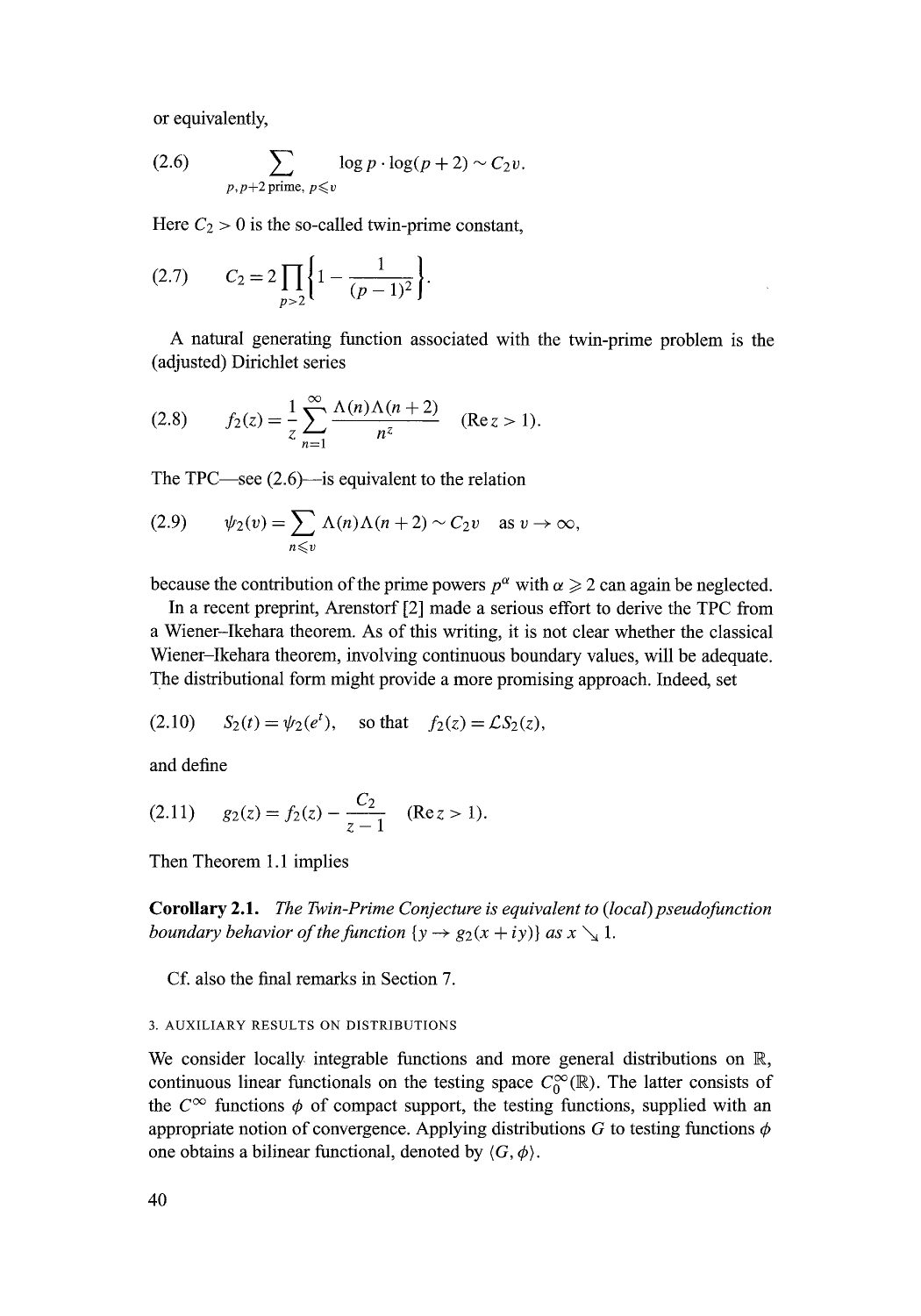When we deal with holomorphic functions  $G(z) = G(x + iy)$  on the half-plane  ${x > 0}$ , it is sometimes convenient to denote a boundary distribution by  $G(iy)$ . By definition, functions or distributions  $G(x + iy) = G_x(iy)$  converge to a distribution  $G(iy)$  as  $x \searrow 0$  if

$$
(3.1) \qquad \langle G_x(iy), \phi(y) \rangle \rightarrow \langle G(iy), \phi(y) \rangle
$$

for all testing functions  $\phi$ . We need a standard result on the restriction of distributions to the class  $C_0^{\infty}[-\lambda, \lambda]$  of the testing functions with support in  $[-\lambda, \lambda]$ . For  $m \in \mathbb{N}_0$ , let  $C_0^m[-\lambda, \lambda]$  denote the Banach space of the  $C^m$  functions  $\phi$  with support in  $[-\lambda, \lambda]$ , provided with the norm

$$
\|\phi\| = \sup_{y} \left| D^m \phi(y) \right|.
$$

**Proposition 3.1.** Let  $x \searrow 0$  through a sequence  $\{x_i\}$  and suppose that corre*sponding distributions*  $G_x(iy)$  *converge to*  $G(iy)$  *in the sense of* (3.1). Then for *every compact interval*  $[-\lambda, \lambda]$ , there exists an integer  $m = m(\lambda) \geq 0$  such that *the functionals*  $G_x(iy)$ ,  $G(iy)$  on  $C_0^{\infty}[-\lambda, \lambda]$  can be extended to continuous linear *functionals on the space*  $C_0^m[-\lambda, \lambda]$ *, and* 

$$
(3.2) \qquad \langle G_x(iy), \phi(y) \rangle \to \langle G(iy), \phi(y) \rangle \quad \text{as } x = x_j \searrow 0
$$

*for every function*  $\phi$  *in C*<sup> $m$ </sup>[- $\lambda$ ,  $\lambda$ ].

Cf. the books [22, Section III.6], [21, Theorem 6.8] and [9, Section 2.1].

### **Fourier transforms**

Our aim is to prove Theorem 1.1, which involves pseudofunction boundary behavior of Laplace transforms  $G_x(y) = G(x + iy)$ . It is then convenient to use the theory of distributional Fourier transforms. Its natural setting is Schwartz's space of tempered distributions, the continuous linear functionals  $G$  on the Schwartz space  $S$ . The space S consists of the functions  $\phi$  in  $C_0^{\infty}(\mathbb{R})$  and their limits under the family of seminorms

$$
N_{rs}(\phi) = \sup_{x} |x^{r} D^{s} \phi(x)|, \quad r, s = 0, 1, 2, ...;
$$

the seminorms are used to define convergence in  $S$ . The tempered distributions on R form the dual space  $S'$  of S. It consists of the locally integrable functions of at most polynomial growth and their distributional derivatives of any order. Such functions or distributions  $G_x(y)$  converge to a tempered distribution  $G(y)$  as  $x \searrow 0$ if

$$
\int_{\mathbb{R}} G_x(y)\phi(y) dy \rightarrow \langle G(y), \phi(y) \rangle
$$

for every function  $\phi \in S$ .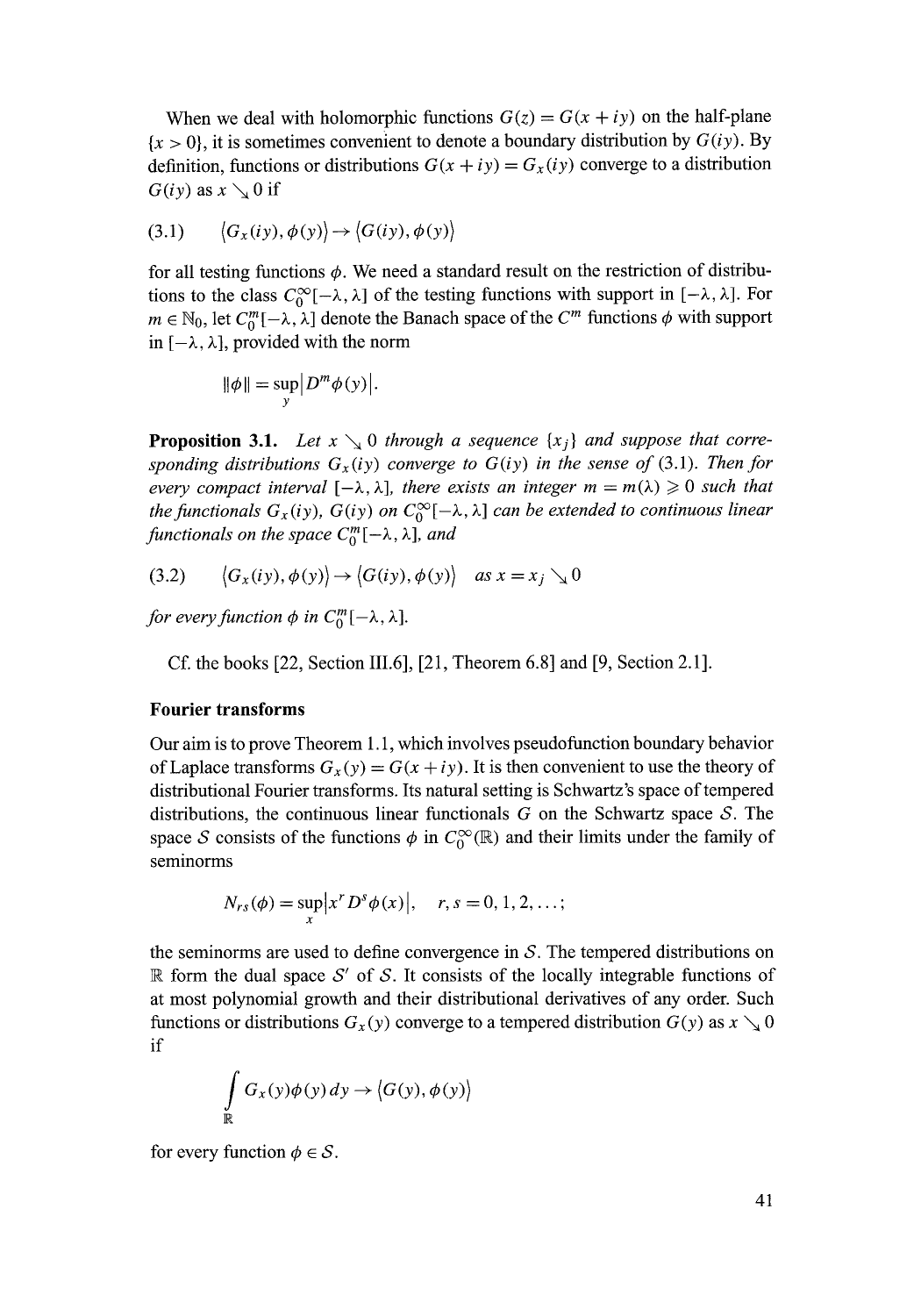The Fourier transform  $\widehat{G}$  of  $G \in \mathcal{S}'$  is defined by the relation

$$
\langle \widehat{G}, \phi \rangle \!=\! \langle G, \hat{\phi} \rangle
$$

for all testing functions  $\phi$ . Fourier transformation on S' is continuous, one to one and onto; cf. [22,21,9]. If H is the Fourier transform of G, then G is equal to  $1/(2\pi)$ times the reflected Fourier transform of  $H$ .

A tempered distribution G on IR is called a *pseudomeasure* if it is the Fourier transform of a bounded (measurable) function  $b(\cdot)$ ; it is called a *pseudofunction* if it is the Fourier transform of a bounded function which tends to zero at  $\pm \infty$ . Cf. Katznelson [12, Section 6.4]. By Fourier inversion and the Riemann-Lebesgue theorem, every function in  $L^1(\mathbb{R})$  is a pseudofunction. A nontrivial example of a pseudomeasure on  $\mathbb R$  is the distribution

(3.3) 
$$
\frac{-i}{y - i0} = \lim_{x \searrow 0} \frac{1}{x + iy} = \lim_{x \searrow 0} \int_{0}^{\infty} e^{-xt} e^{-iyt} dt.
$$

It is the Fourier transform of the Heaviside function  $1_{+}(t)$ , which equals 1 for  $t \ge 0$ and 0 for  $t < 0$ . Other examples are the delta distribution or Dirac measure, and the principal-value distribution, p.v.  $(1/y)$ . In the case of boundary singularities, and roughly speaking, first order poles correspond to pseudomeasures, slightly milder singularities to pseudofunctions.

**Lemma 3.2.**  *Every pseudomeasure or pseudofunction G = b on R can be represented in the form* 

(3.4) 
$$
G(y) = \lim_{x \searrow 0} G_x(y), \quad G_x(y) = \int_{\mathbb{R}} e^{-x|t|} b(t) e^{-iyt} dt \quad (x > 0).
$$

*One actually has* 

$$
(3.5) \qquad \langle G_x(y), \phi(y) \rangle \to \langle \hat{b}(y), \phi(y) \rangle, \quad \forall \phi \in C_0^2(\mathbb{R}).
$$

Proof. Relation (3.4) follows immediately from the continuity of Fourier transformation: for bounded  $b(\cdot)$  and  $x \searrow 0$ , the product  $e^{-x|t|}b(t)$  tends to  $b(t)$  in S'.

The more precise relation (3.5) illustrates Proposition 3.1 and will be used later on. It follows from the observation that  $\hat{\phi}(t) = \mathcal{O}{1/(t^2 + 1)}$  and an inversion of the order of integration:

(3.6) 
$$
\langle G_x(y), \phi(y) \rangle = \int_{\mathbb{R}} e^{-x|t|} b(t) \hat{\phi}(t) dt \rightarrow \int_{\mathbb{R}} b(t) \hat{\phi}(t) dt
$$

$$
= \langle \hat{b}(y), \phi(y) \rangle \text{ as } x \searrow 0. \qquad \Box
$$

Formula (3.4) can be used to justify formal inversion of the order of integration in some situations. As an important consequence we have a *Riemann-Lebesgue type lemma* for pseudofunctions G: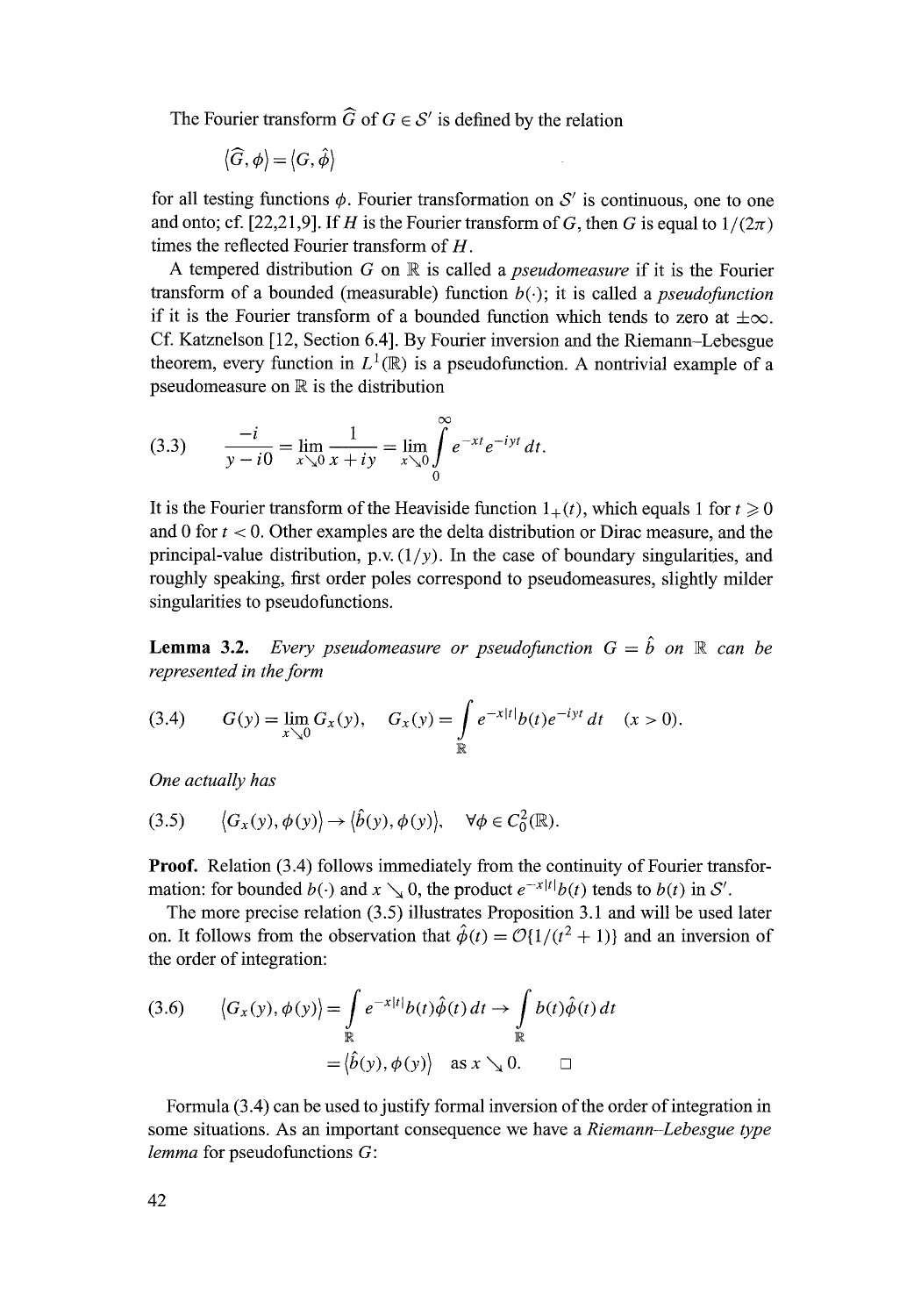**Lemma 3.3.** *For any pseudofunction G on*  $\mathbb R$  *and any testing function*  $\phi$ *,* 

$$
(3.7) \qquad \left\langle G(y), \phi(y)e^{iuy}\right\rangle \to 0 \quad \text{as } u \to \pm \infty.
$$

*For this it is sufficient if*  $\phi$  *is in C*<sub> $0$ </sub> $(\mathbb{R})$ *.* 

Proof. By representation  $(3.4)$ ,

$$
\langle G(y), \phi(y)e^{iuy}\rangle = \lim_{x \searrow 0} \left\langle \int_{\mathbb{R}} e^{-x|t|} b(t) e^{-iyt} dt, \phi(y)e^{iuy} \right\rangle
$$
  

$$
= \lim_{x \searrow 0} \int_{\mathbb{R}} e^{-x|t|} b(t) dt \int_{\mathbb{R}} e^{-i(t-u)y} \phi(y) dy
$$
  

$$
= \int_{\mathbb{R}} b(t) \hat{\phi}(t-u) dt.
$$

The final integral tends to zero as  $u \to \pm \infty$ ; by the proof of Lemma 3.2, the result holds for every function  $\phi$  in  $C_0^2(\mathbb{R})$ .  $\Box$ 

There is also a result in the other direction which can be used to recognize local pseudofunction behavior.

Lemma 3.4. *Let G be a tempered distribution such that* (3.7) *holds for any testing function 4). Then G is locally equal to a pseudofunction.* 

**Proof.** Let  $\tau$  be a testing function which is equal to 1 on  $[-R, R]$  and define  $G_1 =$  $G\tau$ . We now use the fact that for a distribution with compact support, the Fourier transform can be represented by a formula, similar to the one for an  $L^1$  function; cf. [9, Theorem 7.1.14]. In particular, the inverse Fourier transform of our  $G_1$  is equal to the function

$$
H(t) = \frac{1}{2\pi} \langle G_1(y), \tau(y) e^{ity} \rangle.
$$

Then  $G_1(y) = \widehat{H}(y)$ , and by (3.7),

$$
2\pi H(t) = \langle G(y)\tau(y), \tau(y)e^{ity} \rangle = \langle G(y), \tau^2(y)e^{ity} \rangle \to 0 \quad \text{as } t \to \pm \infty.
$$

Thus  $G_1$  is a pseudofunction, and we have  $G = G_1$  on  $(-R, R)$ .  $\Box$ 

# 4. A BASIC AUXILIARY RESULT

Wiener [27], and subsequently, Landau [19] and Bochner [3], based the proof of the classical Wiener-Ikehara theorem on a nonnegative *approximate identity*  ${K_{\lambda}}$ ,  $0 < \lambda \to \infty$ , for which the Fourier transforms  $\widehat{K}_{\lambda}$  have support in  $[-\lambda, \lambda]$ . They used the 'Fejér kernel for  $\mathbb{R}$ ':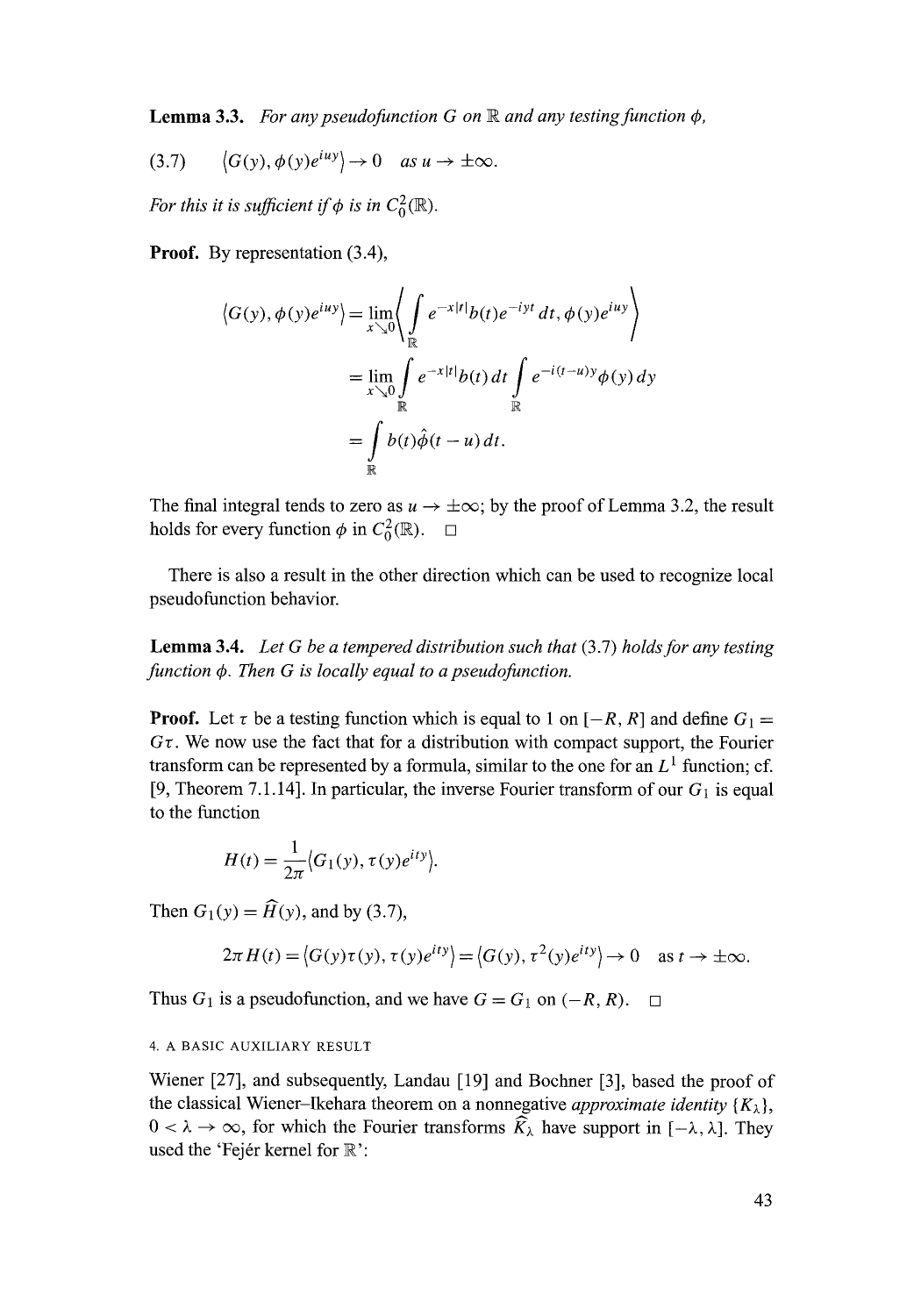(4.1) 
$$
K_{\lambda}(t) = \lambda K(\lambda t) = \frac{1 - \cos \lambda t}{\pi \lambda t^2} = \frac{\lambda}{2\pi} \left( \frac{\sin \lambda t / 2}{\lambda t / 2} \right)^2,
$$

$$
\widehat{K}_{\lambda}(y) = \int_{\mathbb{R}} K_{\lambda}(t) e^{-iyt} dt = \begin{cases} 1 - |y|/\lambda & \text{for } |y| \le \lambda, \\ 0 & \text{for } |y| > \lambda. \end{cases}
$$

The functions  $K_{\lambda}$ ,  $\lambda \to \infty$ , form an approximate identity in  $L^1(\mathbb{R})$ : for any  $L^1$  function f, one has  $K_\lambda * f \to f$ , both in  $L^1$  and in the sense of almost everywhere convergence. The functions in an approximate identity converge to the delta distribution.

We need nonnegative approximate identities whose Fourier transforms have a suitable degree of smoothness:

**Lemma 4.1.** *For* EVEN  $q \in \mathbb{N}$  and  $\lambda > 0$ , let

(4.2) 
$$
K_q(t) = c_q \left(\frac{\sin t/q}{t/q}\right)^q, \quad K_{q,\lambda}(t) = \lambda K_q(\lambda t),
$$

*where c<sub>q</sub> is chosen such that*  $\int_{\mathbb{R}} K_q = 1$ *. Then for*  $0 < \lambda \to \infty$ *, the functions*  $K_{q,\lambda}(t)$ *form a nonnegative approximate identity. The Fourier transform*  $\widehat{K}_{q,\lambda}$  has support *in*  $[-\lambda, \lambda]$  *and is of class*  $C^{q-2}$  *on*  $\mathbb{R}$ *.* 

**Proof.** That the functions  $K_{q,\lambda}$  form an approximate identity follows from the fact that they have integral 1, and for  $\lambda \rightarrow \infty$  tend to zero uniformly outside any neighborhood of the point 0. In the case  $q = 4$  one obtains the 'Jackson kernel for R'. For large q one has  $c_q \approx c/\sqrt{q}$  with  $c > 0$ . An exact formula for  $c_q$  goes back to Laplace; cf. [8], [26, p. 123] and [13].

For the second part one may change the scale and consider the qth power  $M<sup>q</sup>(t)$ of the simple kernel  $M(t) = (\sin t)/(\pi t)$ . The latter has Fourier transform  $\widehat{M}(y)$ equal to 1 for  $|y| < 1$  and equal to 0 for  $|y| > 1$ . Thus  $\widehat{M}^q$  is the qth convolution power of  $\widehat{M}$ ; by induction, it has support  $[-q, q]$  and is of class  $C^{q-2}$ .  $\Box$ 

**Proposition 4.2.** Let  $\sigma(t)$  vanish for  $t < 0$ , be nonnegative for  $t \ge 0$  and such that *the Laplace transform* 

(4.3) 
$$
F(z) = \mathcal{L}\sigma(z) = \int_{0}^{\infty} \sigma(t)e^{-zt} dt, \quad z = x + iy,
$$

*exists for*  $x > 0$ *. Suppose that for*  $x \searrow 0$ *, the analytic function* 

(4.4) 
$$
G(x + iy) = F(x + iy) - A/(x + iy), \quad x > 0,
$$

*has a distributional limit G(iy), which on the finite interval*  $\{-\mu < y < \mu\}$  *coincides* with a pseudofunction  $G_u(iy)$ . Then for  $0 < \lambda < \mu$  and sufficiently large even  $q =$  $q(\lambda)$ , the integral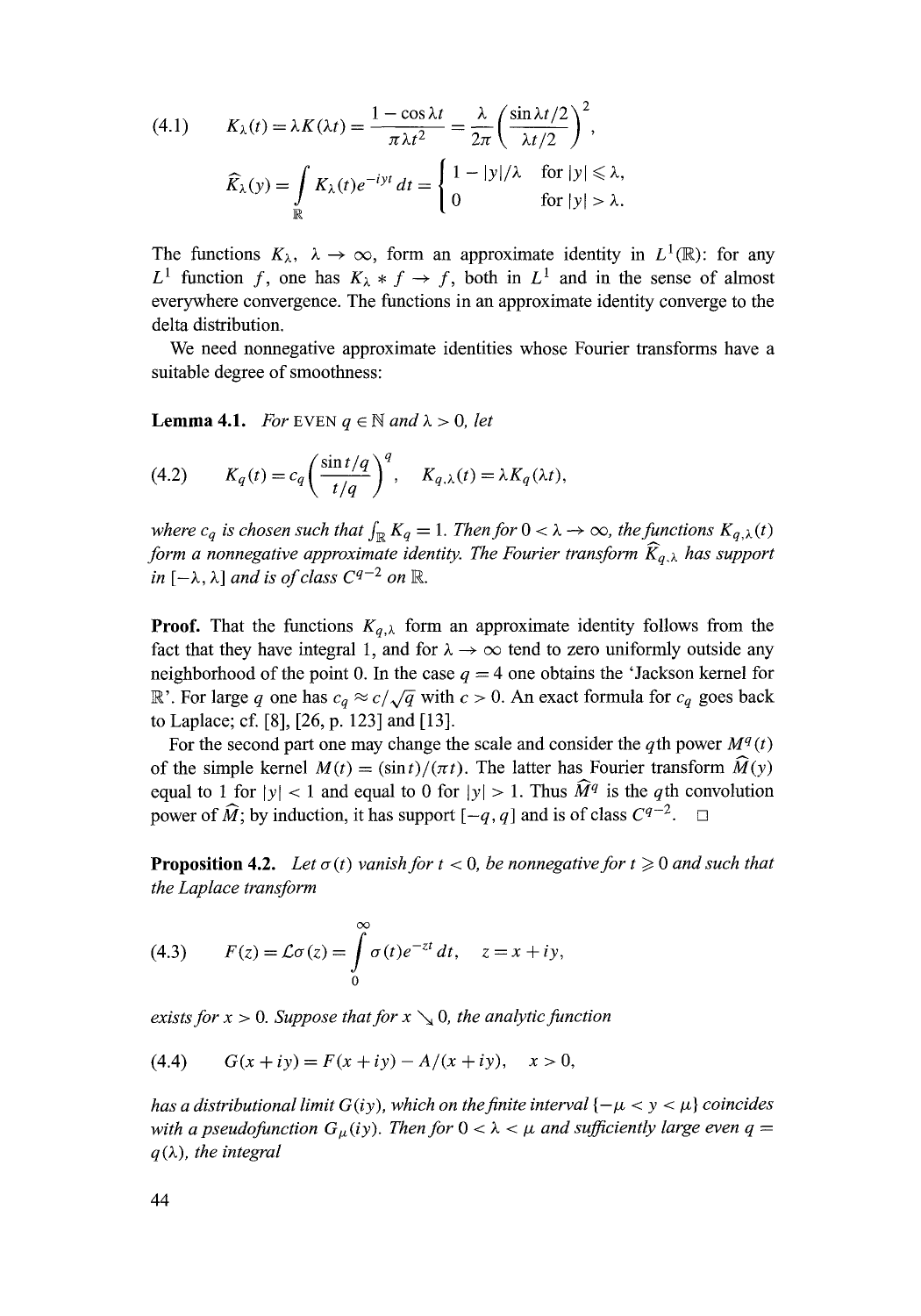(4.5) 
$$
\int_{\mathbb{R}} K_{q,\lambda}(u-t)\sigma(t) dt = \int_{-\infty}^{\lambda u} \sigma(u-v/\lambda) K_q(v) dv
$$
  
exists and tends to  $A \int_{\mathbb{R}} K_q(v) dv = A \text{ as } u \to \infty$ .

**Proof.** For  $x > 0$ , the convolution of the  $L^1$  function  $\sigma(t)e^{-xt}$  and  $K_{q,\lambda}(t)$  has Fourier transform  $F(x + iy) \hat{K}_{q,\lambda}(y)$ , so that by Fourier inversion

(4.6) 
$$
\int_{\mathbb{R}} \sigma(t) e^{-xt} K_{q,\lambda}(u-t) dt = \frac{1}{2\pi} \int_{-\lambda}^{\lambda} F(x+iy) \widehat{K}_{q,\lambda}(y) e^{iuy} dy.
$$

The special function  $F_1(x + iy) = 1/(x + iy)$  is the Laplace transform of the Heaviside function  $1_+$ . Hence by (4.6) applied to  $\sigma = 1_+$  and  $F = F_1$ ,

$$
\int_{0}^{\infty} e^{-xt} K_{q,\lambda}(u-t) dt = \frac{1}{2\pi} \int_{-\lambda}^{\lambda} F_1(x+iy) \widehat{K}_{q,\lambda}(y) e^{iuy} dy.
$$

One now subtracts A times this identity from (4.6) and then replaces  $F - AF_1$  by G. The result may be written as

(4.7) 
$$
\int_{0}^{\infty} \sigma(t)e^{-xt}K_{q,\lambda}(u-t) dt = A \int_{0}^{\infty} e^{-xt}K_{q,\lambda}(u-t) dt + \frac{1}{2\pi} \int_{-\lambda}^{\lambda} G(x+iy)\widehat{K}_{q,\lambda}(y)e^{iuy} dy.
$$

Observe that  $K_{q,\lambda}$  is in  $L^1$  and that  $\widehat{K}_{q,\lambda}$  is of class  $C_0^{q-2}[-\lambda,\lambda]$ . By the hypothesis  $G(x + iy)$  has a distributional limit  $G(iy)$  as  $x \searrow 0$ . We now fix an even  $q \ge m + 2$ , where m is a number provided by Proposition 3.1 for a sequence  $x = x_j \searrow 0$ . We then use  $K_{q,\lambda}(y)e^{i\mu y}$  as testing function  $\phi(y)$  in (3.2). Then for  $x = x_j$  %, the right-hand side of (4.7) has the finite limit

(4.8) 
$$
A \int_{0}^{\infty} K_{q,\lambda}(u-t) dt + \frac{1}{2\pi} \langle G(iy), \widehat{K}_{q,\lambda}(y)e^{iuy} \rangle.
$$

The left-hand side of (4.7) has the same limit. Since the product  $\sigma(t)K_{q,\lambda}(u-t)$  is nonnegative, application of the monotone convergence theorem will show that this product is integrable over  $(0, \infty)$ . Letting  $x = x_j \searrow 0$  in (4.7), one obtains the basic relation

(4.9) 
$$
\int_{0}^{\infty} \sigma(t) K_{q,\lambda}(u-t) dt = A \int_{0}^{\infty} K_{q,\lambda}(u-t) dt + \frac{1}{2\pi} \langle G(iy), K_{q,\lambda}(y) e^{iuy} \rangle.
$$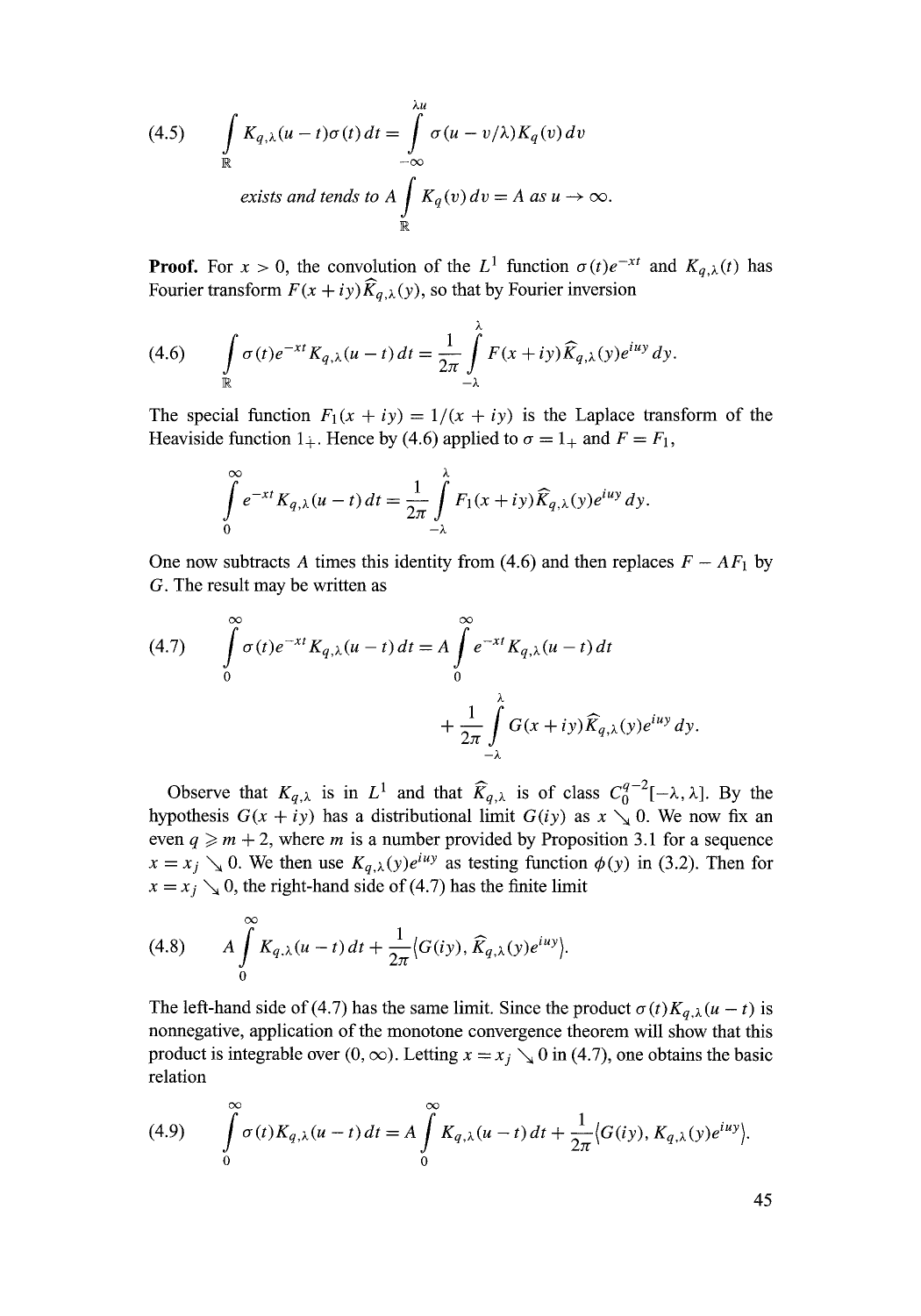We finally use the fact that on  $(-\mu, \mu)$ , the distribution  $G(iy)$  is equal to a pseudofunction  $G_{\mu}(iy)$ . Thus by the 'Riemann-Lebesgue' Lemma 3.3, with  $G_{\mu}(iy)$ instead of  $G(y)$ , the last term in (4.9) tends to zero as  $u \to \infty$ . Substituting  $u - t = v/\lambda$  and replacing  $K_{q,\lambda}(v/\lambda)$  by  $\lambda K_q(v)$ , one concludes that

$$
\lim_{u \to \infty} \int_{-\infty}^{\lambda u} \sigma(u - v/\lambda) K_q(v) dv = A \lim_{u \to \infty} \int_{-\infty}^{\lambda u} K_q(v) dv = A.
$$

5. PROOF OF THEOREM 1.1, FIRST PART

We set  $e^{-t}S(t) = \sigma(t)$ . Then for Re  $z = x > 0$ ,

(5.1) 
$$
F(z) \stackrel{\text{def}}{=} \mathcal{L}\sigma(z) = \int_{0}^{\infty} S(t)e^{-(z+1)t} dt = f(z+1),
$$

$$
G(z) \stackrel{\text{def}}{=} F(z) - \frac{A}{z} = f(z+1) - \frac{A}{z} = g(z+1);
$$

cf. (1.1), (1.2). By the hypotheses of Theorem 1.1, part (i), the functions  $\sigma$ , F and G will satisfy the conditions of Proposition 4.2 for any  $\mu > 0$  and  $0 < \lambda < \mu$ . Thus conclusion (4.5) can be applied to the present situation; for given  $\mu$  and  $\lambda$ , we have to use a sufficiently large (even) number  $q = q(\lambda)$ . Because  $\{K_{q,\lambda}\}, \lambda \to \infty$ , is an approximate identity, one expects that the first member of (4.5) will be close to  $\sigma(u)$ when  $\lambda$  is large, provided  $q(\lambda)$  can be kept under control! Let us investigate.

By the monotonicity of S, one has  $\sigma(w') \geq \sigma(w)e^{w-w'}$  if  $w' \geq w$ . For any number  $r > 0$ , (4.5) thus shows that

$$
A = \lim_{u \to \infty} \int_{-\infty}^{\lambda u} \sigma(u - v/\lambda) K_q(v) dv \ge \limsup_{u \to \infty} \int_{-r}^{r} \sigma(u - v/\lambda) K_q(v) dv
$$
  

$$
\ge \limsup_{u \to \infty} \sigma(u - r/\lambda) e^{-2r/\lambda} \int_{-r}^{r} K_q(v) dv.
$$

As a result,

$$
(5.2) \qquad \limsup_{t\to\infty}\sigma(t)\leqslant \frac{e^{2r/\lambda}}{\int_{-r}^r K_q(v)\,dv}A.
$$

*Conclusion* for our fixed  $\mu$ ,  $\lambda$ , q and r: the function  $\sigma$  *is bounded.* 

Referring to (5.1), it follows that the boundary distributions  $F(iy) = \hat{\sigma}(y)$  and *G(iy)* are pseudomeasures; *A/z* is the Laplace transform of the constant function A. Lemma 3.2 now shows that the limit relation

(5.3) 
$$
\langle G(x+iy), \phi(y) \rangle \rightarrow \langle G(iy), \phi(y) \rangle
$$
 as  $x \searrow 0$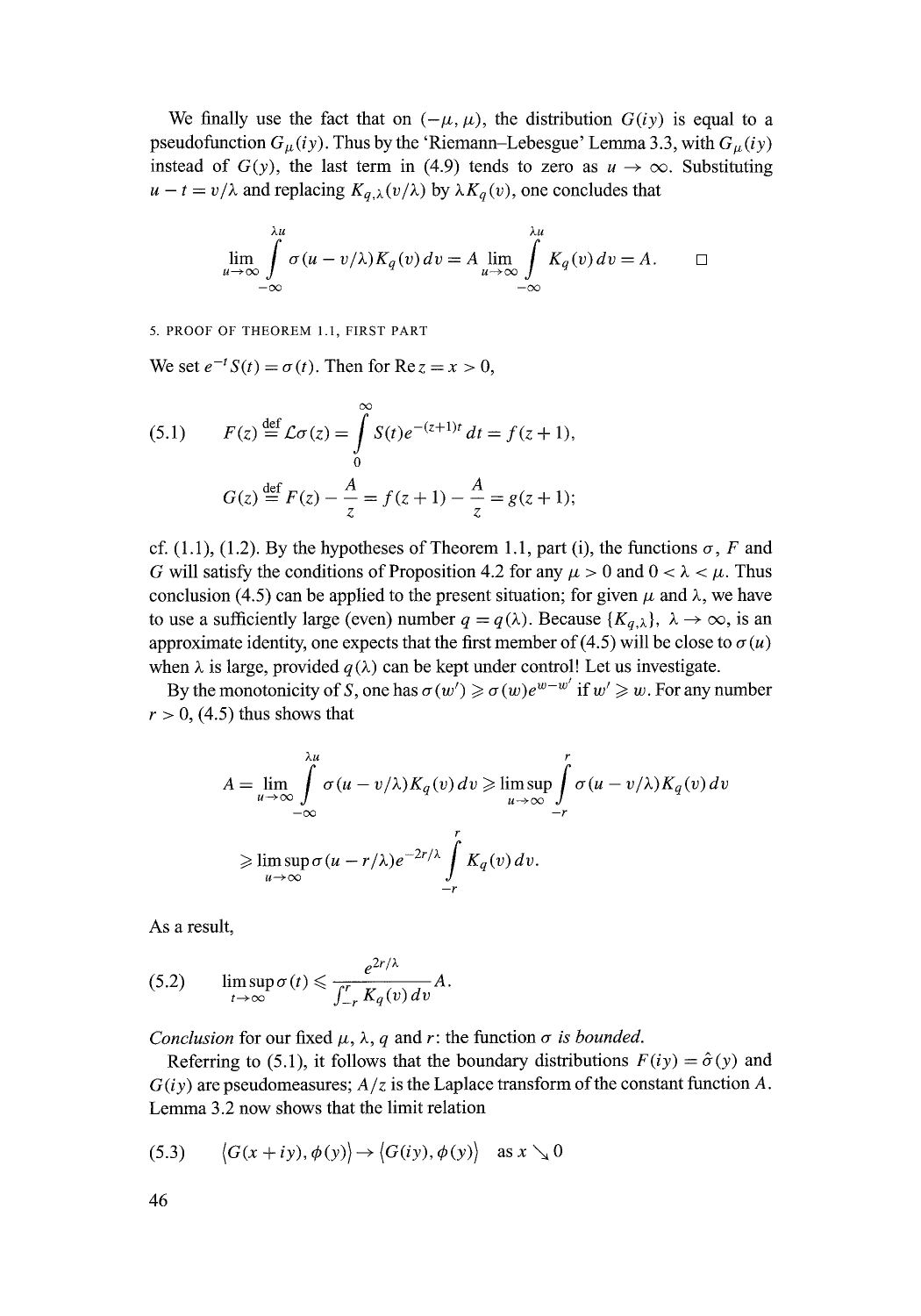holds for any function  $\phi$  of class  $C_0^2(\mathbb{R})$ . We combine this information with the fact that *G(iy)* is equal to a pseudofunction  $G_{\mu}(iy)$  on any finite interval  $(-\mu, \mu)$ . As a result, the proof of Proposition 4.2 can be applied with  $q = 4$  for any compact interval  $[-\lambda, \lambda]$ ; the function  $\widehat{K}_{4,\lambda}$  is of class  $C_0^2[-\lambda, \lambda]$ .

The conclusion is that we can use (5.2) with  $q = 4$  for every pair of positive numbers  $\lambda$  and r. Taking  $r = \sqrt{\lambda}$  one obtains an upper bound for limsup  $\sigma(t)$  of the form  $C(\lambda)A$ , where  $C(\lambda)$  is close to 1 for large  $\lambda$ . Under the hypotheses of Theorem 1.1 we may indeed let  $\lambda$  go to  $\infty$  to conclude that

$$
(5.4) \qquad \limsup_{t\to\infty}\sigma(t)\leqslant A.
$$

Denote sup  $\sigma(t)$  by M. Taking  $R > 0$  and observing that  $K_4(v) \leq C/v^4$ , one obtains an estimate from below:

$$
\liminf_{u \to \infty} \sigma(u + R/\lambda) e^{2R/\lambda} \int_{-R}^{R} K_4(v) dv \ge \liminf_{u \to \infty} \int_{-R}^{R} \sigma(u - v/\lambda) K_4(v) dv
$$
  
\n
$$
\ge \lim_{u \to \infty} \int_{\mathbb{R}} \cdots - \limsup_{u \to \infty} \int_{-\infty}^{-R} \cdots - \limsup_{u \to \infty} \int_{R}^{\infty} \cdots
$$
  
\n
$$
\ge A - 2MC \int_{R}^{\infty} (1/v^4) dv = A - (2/3)MC/R^3.
$$

This gives a lower bound for liminf<sub>t  $\rightarrow \infty$ </sub>  $\sigma(t)$  which for large  $\lambda$  and related large R is as close to A as one wishes. Conclusion:

$$
\liminf_{t\to\infty}\sigma(t)\geqslant A.
$$

Since  $\sigma(t) = S(t)e^{-t}$ , this completes the proof of Theorem 1.1, part (i).

6. THE SECOND PART OF THEOREM 1.1

It is convenient to continue with the notation introduced in Section 5. In addition, we set

(6.1) 
$$
\sigma^*(t) \stackrel{\text{def}}{=} \sigma(t) - A \cdot 1_+(t) = e^{-t} S(t) - A \cdot 1_+(t).
$$

Thus by the hypotheses of part (ii) in Theorem 1.1,

$$
\sigma^*(t) = 0 \quad \text{for } t < 0, \qquad \sigma^*(t) \to 0 \quad \text{as } t \to \infty;
$$

in particular  $\sigma^*(t)$  is bounded. In view of these properties, the functions

$$
e^{-xt}\sigma^*(t)
$$
 converge to  $\sigma^*(t)$ 

47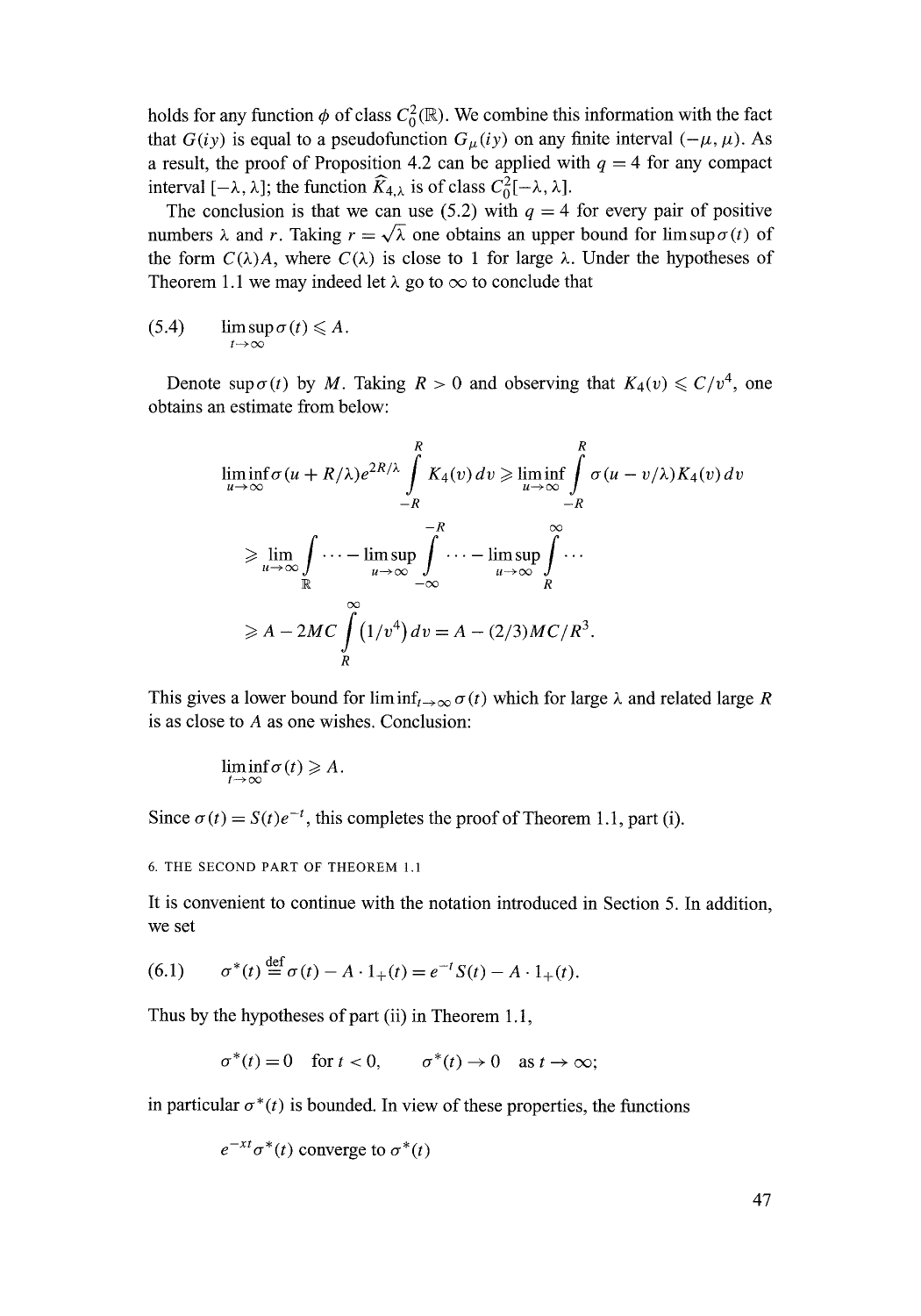boundedly on R as  $x \searrow 0$ , and hence, distributionally. It follows that the Fourier transform of  $e^{-xt} \sigma^*(t)$ , namely,

(6.2) 
$$
\int_{\mathbb{R}} e^{-xt} \sigma^*(t) e^{-iyt} dt = \int_{0}^{\infty} {\sigma(t) - A} e^{-(x+iy)t} dt = F(x+iy) - \frac{A}{x+iy}
$$

$$
= G(x+iy) = g(1+x+iy),
$$

converges distributionally to the Fourier transform  $\hat{\sigma}^*(y)$  as  $x \searrow 0$ . We may of course denote the distributional limit  $\hat{\sigma}^*(y)$  of  $g(1 + x + iy)$  by  $g(1 + iy)$ . Since

$$
\sigma^*(t) \to 0 \quad \text{as } t \to \pm \infty,
$$

the distribution  $g(1 + iy)$  is a pseudofunction.

7. FINAL REMARKS

**The** prime number theorem. Newman [20] has given a nice proof for the PNT by complex analysis. He used a Tauberian theorem of Ingham [11] involving Dirichlet series, for which he found a clever proof by contour integration. The method is easily adapted to the case of Laplace transforms; cf. [1,14-16,29]. Newman's contour integration method can also be modified to obtain a proof of the classical Wiener-Ikehara theorem by complex analysis; see [ 17].

**Twin primes.** Developing his sieve method, Brun [4] showed that  $\pi_2(v)$  =  $O(v/\log^2 v)$ , so that  $\psi_2(v)$  in (2.9) is  $O(v)$ ; cf. [5, Theorem 3.11]. Thus the function

$$
\sigma_2(t) = e^{-t} \psi_2(e^t) = e^{-t} S_2(t)
$$

is bounded. It follows that the functions

 $e^{-xt}\sigma_2(t)$  converge to  $\sigma_2(t)$ 

boundedly on R as  $x \searrow 0$ , which implies distributional convergence of the Fourier transforms. By the definition of  $f_2(\cdot)$  this means that  $f_2(x + iy)$  converges distributionally to the Fourier transform  $\hat{\sigma}_2(y)$  as  $x \searrow 1$ ; cf. (2.8), (2.10). By the boundedness of  $\sigma_2(t)$ , the latter transform is a pseudomeasure. Hence  $f_2(x + iy)$ converges to a pseudomeasure  $f_2(1 + iy)$  as  $x \searrow 1$ . To prove the twin-prime conjecture, one has to show that

$$
g_2(1+iy) = f_2(1+iy) - \lim_{x \searrow 1} \frac{C_2}{x-1+iy} = \hat{\sigma}_2(y) + \frac{iC_2}{y-i0}
$$

is (locally) equal to a pseudofunction; see Corollary 2.1 and cf. (3.3).